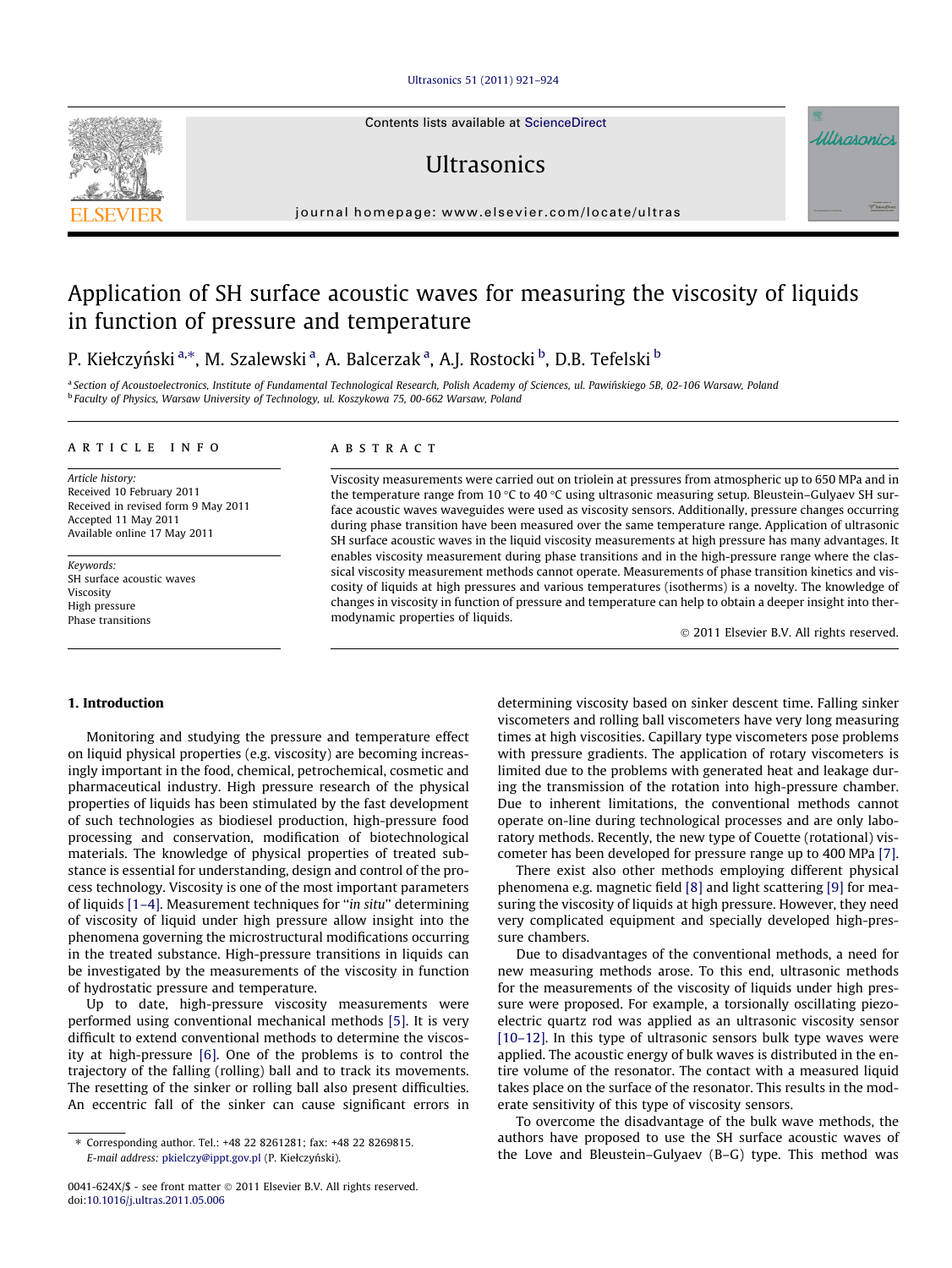established in the Institute of Fundamental Technological Research in Warsaw (Poland) for the measurements of the liquid viscosity at the atmospheric pressure [\[13,14\]](#page-3-0). Subsequently Love and B–G waves were successfully applied as a tool to measure the viscosity of liquids at high pressure [\[15\].](#page-3-0) At the beginning, the measurements of the viscosity of triglycerides, vegetable oils and fatty acids were carried out at the ambient temperature [\[16–18\].](#page-3-0) In this paper, we present the results of measurements of liquid viscosity in function of hydrostatic pressure at various temperatures (isotherms). To this end we developed a new measuring setup. The new high-pressure chamber with a thermostatic jacket was also designed and constructed.

In Section 2 we shortly recalled the measuring method. In Section 3 the measuring setup is described. In the Section 4 the results of the measurements of the triolein viscosity in function of the hydrostatic pressure for four values of temperature are presented (isotherms). Triolein  $((C_{17}H_{33}COO)C_3H_5)$  has been selected as a very good model-liquid for the whole group of triglycerides. Most of the natural oils consist of triglycerides of various fatty acids.

# 2. Viscosity measurement using B–G waves

The B–G and Love waves are SH acoustic surface waves having only one component of mechanical displacement, parallel to the propagation surface and perpendicular to the direction of propagation. In the presented measurements we used the B–G wave viscosity sensor.

The penetration depth of the B–G wave is of the order of a wavelength. Consequently, the energy of the B–G waves is mostly concentrated in the vicinity of the surface of a properly polarized piezoelectric ceramic waveguide used as a viscosity sensor [\[14\].](#page-3-0)

The liquid covering the waveguide surface loads it mechanically. The value of this load is proportional to the value of the mechanical impedance Z of the liquid. The mechanical impedance of a layer of liquid loading the surface of the B–G wave waveguide is equal to the characteristic shear impedance of the liquid  $Z<sub>I</sub>$  for plane waves:

$$
Z_L = (\rho \cdot G_L)^{1/2} \tag{1}
$$

where  $G_L = G' + jG''$  is the complex shear modulus of the liquid defined as the ratio  $(T/S)$  of the shear stress T to the shear strain S,  $\rho_L$  is the liquid density and  $j = (-1)^{1/2}$ .

By applying the perturbation method [\[19\]](#page-3-0), one can prove that the change in the complex propagation constant  $\gamma$  of the B–G wave produced by viscoelastic liquid loading is as follows [\[14\]:](#page-3-0)

$$
\Delta \gamma = -j \left( \frac{|u_3|_{x_2=0}^2}{4 \cdot P} \right) \cdot Z_L = -j \cdot K \cdot Z_L \tag{2}
$$

where  $\gamma = \alpha + j\beta$ ,  $\alpha$  is an attenuation coefficient,  $\beta = \omega/v$ ,  $v_0$  is the phase velocity of the non-perturbed B–G wave on the free surface,  $\omega$  is the angular frequency of the B–G wave,  $u_3$  is the B–G wave amplitude on the waveguide surface  $(u_3 = 0)$ , P is the mean power on the unit width of the B–G wave. The coefficient  $K$  is the characteristic quantity for each B–G wave waveguide and depends solely on the material parameters of the waveguide and frequency [\[13\]](#page-3-0).

In this paper, the liquids investigated under high pressure are treated as the Newtonian liquids. For the case of a Newtonian (viscous) liquid, the shear mechanical impedance (defined as a ratio of the shear stress to the shear vibrational velocity) can be expressed as follows [\[20\]:](#page-3-0)

$$
Z_L = R_L + jX_L = \left(\frac{\rho_L \omega \eta}{2}\right)^{1/2} (1+j) \tag{3}
$$

where  $\eta$  is the viscosity.

So that we may regard Eq. (4) as holding for the liquids considered in this paper [\[15\]:](#page-3-0)

$$
\eta = \frac{2R_L^2}{\omega \rho_L} = \frac{2X_L^2}{\omega \rho_L} \tag{4}
$$

where  $R_L$  and  $X_L$  are the real and imaginary parts of the mechanical shear impedance of a liquid.

The shear mechanical impedance of a liquid  $Z_I = R_I + jX_I$  can be determined from the measurement of the change in attenuation and time of flight of wave trains that propagate in the waveguide loaded by a liquid [\[14\].](#page-3-0) The same relations are valid for the Love viscosity sensors [\[18\]](#page-3-0).

The model of a Newtonian liquid was used e.g. by Philippoff [\[10\]](#page-3-0). He stated that the majority of oils in the considered shearing rate (about 1 MHz) and under high pressures are the Newtonian liquids. This can justify the use of a Newtonian liquid model in our paper.

### 3. Experimental setup

The experimental setup for measuring the viscosity of liquids under high pressure at various temperatures is presented in [Fig. 1.](#page-2-0) High pressure was generated in a thick-walled cylinder chamber with a simple piston and Bridgman II sealing system. The piston–cylinder assembly was working with a hydraulic press, driven by a hand-operated pump. The piston displacement was controlled by a digital caliper. For pressure measurements a typical 75  $\Omega$  manganin transducer was used. Its resistance was measured with a digital resistance bridge calibrated in MPa. The temperature in the chamber was measured using T-type thermocouple (Cuconstantan). A thermostatic bath was circulating in a thermostatic jacket around the chamber. The thermostatic jacket was connected to a precision thermostat (Julabo Labortechnik, Germany) working as a refrigerated/heating circulator. The viscosity sensor (B–G waveguide) was placed inside the high-pressure chamber. The piezoelectric transducer attached to the B–G wave waveguide, manganin coil, and thermocouple were connected with the external measuring setup by an electrical multi-channel lead through.

The sending–receiving piezoelectric transducer, attached to the B–G wave waveguide, was driven by the TB-1000 pulser-receiver computer card (Matec, USA). The TB-1000 pulser generated the rf tone bursts with a frequency  $f = 2$  MHz and length equal to  $0.5 \,\mu s$ . The repetition period was equal to 0.4 ms. The B–G wave impulse generated by the transducer was reflected in multiple ways between two opposite edges of the B–G wave waveguide. The signals received by the transducer were amplified by the TB-1000 receiver and sent into the PDA-1000 digitizer card (Signatec, USA). This card sampled and digitized the input analog signals. The stored signals were then analyzed by computer software. For each measurement, the ultrasonic signal was averaged 1024 times in order to improve the signal-to-noise ratio. A computer program that controlled the operation of the computer cards and data acquisition was written in C++ language.

# 4. Experimental results

#### 4.1. Viscosity

The results of high-pressure viscosity measurements of triolein at various temperatures are shown in [Fig. 2.](#page-2-0) The pressure was generated by a hand-operated pump in 10 MPa steps, then kept constant for about 2–5 min. During that time the pressure and temperatures were observed. That allowed identification of the pressure drop due to phase transition and to observe whether the system was reaching thermodynamic equilibrium. The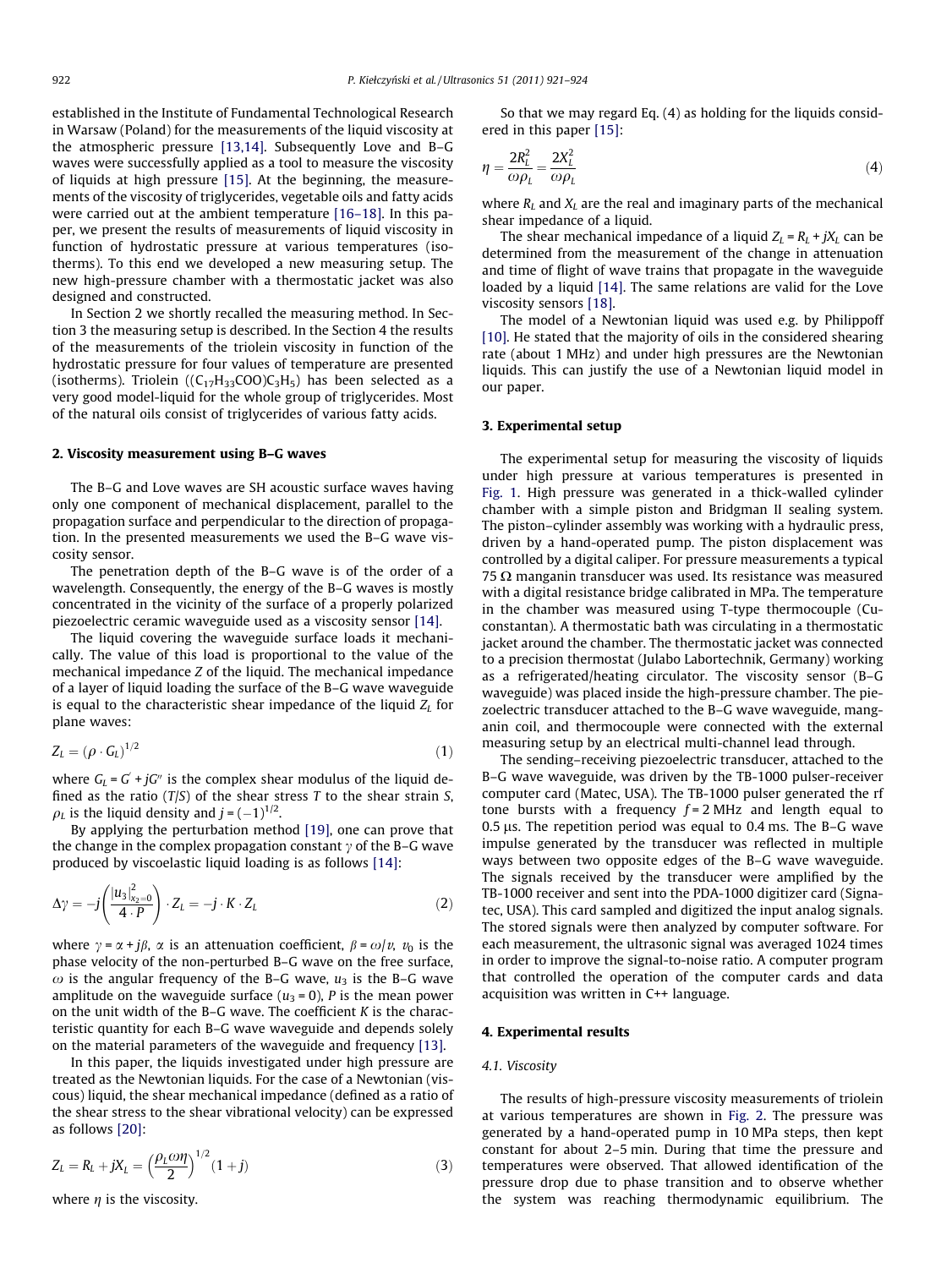<span id="page-2-0"></span>

Fig. 1. Ultrasonic experimental setup for measuring the viscosity of liquids under high pressure at various temperatures. Temperature of water is stabilized by refrigerated/ heating circulator (not presented in the graph).



Fig. 2. Viscosity of triolein versus pressure along various isotherms ( $T = 10$ , 20, 30, and 40 °C).

viscosity of triolein was measured in function of pressure and temperature at 10 °C intervals from 10 °C to 40 °C and from atmospheric pressure to 650 MPa, see Fig. 2. This range of temperatures is the most interesting from the practical and cognitive point of view. The temperature of solidification is 5 °C. On the other hand, in the temperature range above 50 °C, phase transition runs very slowly and starts at a higher value of pressure. The temperatures in the high-pressure chamber was stabilized by the refrigerated/ heating circulator and controlled by the T-type thermocouple. In the Fig. 2 three different parts of each curve can be seen. At first we increased the pressure until the first-order phase transition began. The viscosity was increasing almost exponentially according to known empirical Barus formula  $\eta(p) = \eta_0 \exp(\alpha p)$ , where  $\eta_0$  is the viscosity at atmospheric pressure and  $\alpha$  is the viscosity-pressure coefficient. One can see in Fig. 2 that the coefficient  $\alpha$  depends on temperature. When the phase transition started we stopped the compression, and the piston in the high-pressure chamber was fixed to enable the phase transition to occur undisturbed. During the phase transition a pressure drop of about 120 MPa was observed in the chamber. The viscosity showed the further rise despite the pressure drop. It means that the volume occupied by the resulting high-pressure phase diminished. When the temperature during measurements was higher, the pressure, at which the phase transition began, increased, see Fig. 2. Consequently, the pressure at which transition stopped was also higher. The stabilization of pressure and negligible changes in viscosity indicate that the phase transition is completed. At the termination of the phase transition process we increased the pressure again, in order to measure the viscosity of the new high-pressure phase of triolein (third part of each curve in Fig. 2). The further increase of viscosity with increasing pressure was observed. With the increase of temperature, viscosity of triolein high-pressure and low-pressure phases diminishes, see Fig. 2.

# 4.2. Kinetics

The kinetics of the phase transition was investigated during viscosity measurements, see [Fig. 3.](#page-3-0) Pressure changes, occurring during phase transition, were registered with the piston locked in a fixed position. At first the pressure remained constant. Subsequently, a rapid decrease of pressure was observed, due to a phase transition in triolein. Finally, the pressure level stabilized. This means that the phase transition was complete. As a result, a new high-pressure phase in triolein, with different microstructure, has emerged. Physical properties of the new high-pressure phase are different than those in the low-pressure phase. One can see in [Fig. 3](#page-3-0), that with the increase of temperature phase transition starts at higher value of pressure. Moreover, an augmentation in temperature decreases the speed of phase transition (e.g., phase transition at 40  $\degree$ C runs about 70 min). On the other hand, with the decrease in temperature, phase transition starts at a lower value of pressure and runs with higher speed (e.g., phase transition at 10  $\rm ^{\circ}C$  runs about 40 min).

The phase transitions in triolein at high pressure were investigated using: (1) measurements of changes in permittivity [\[21\],](#page-3-0) (2) optical methods [\[22\]](#page-3-0) and (3) measurements of changes in phase velocity of longitudinal ultrasonic waves [\[23\].](#page-3-0) All those measurements were carried out at ambient temperature. The results obtained from those three methods conform well with the results obtained using the method presented in this paper.